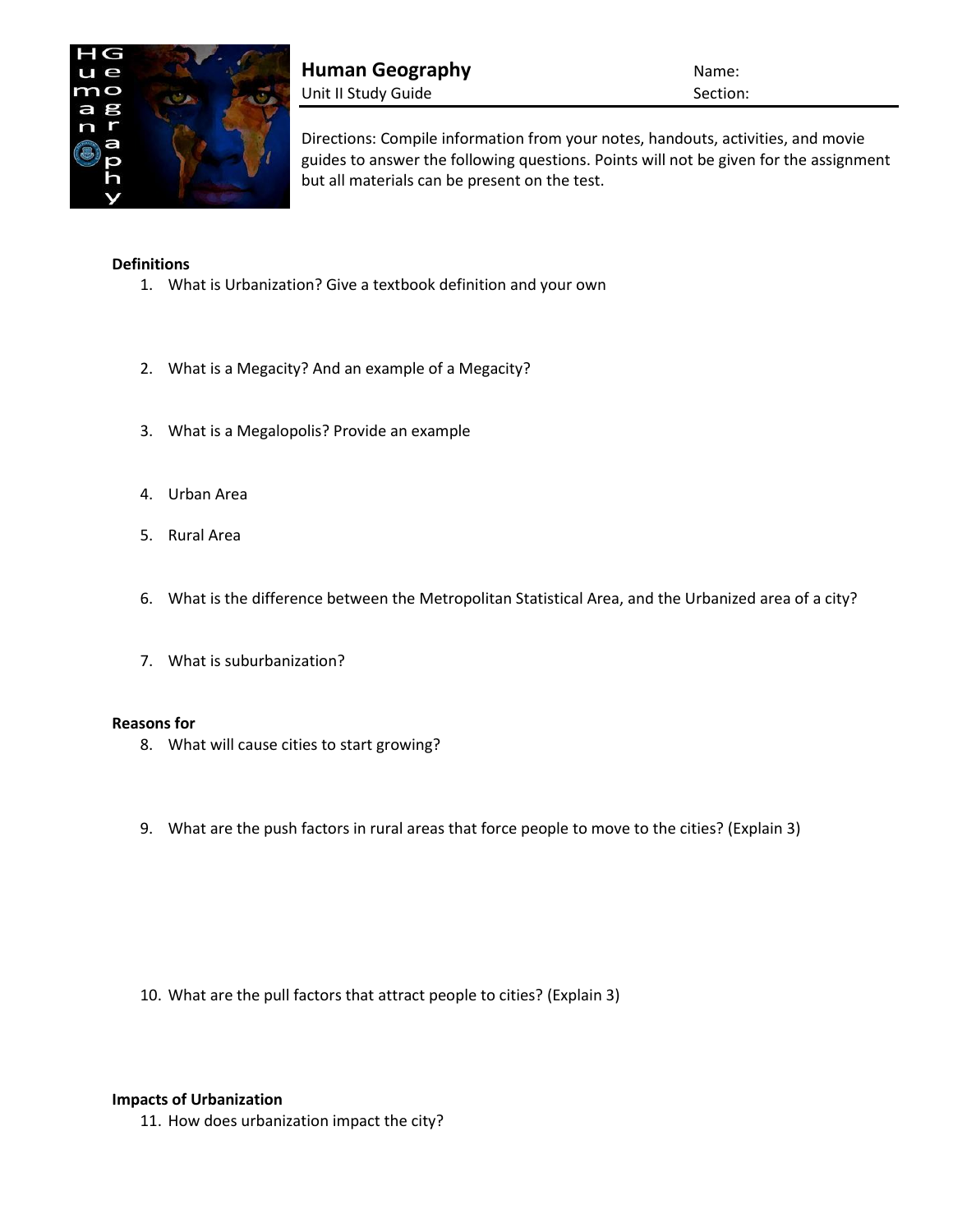- 12. Explain the following problems as they pertain to urbanization, and provide possible solutions - Pollution (Air/Noise)
	- Crime
	- Stress
	- Unemployment
	- Slums
	- Traffic
	- Lack of resources
- 13. How do cities use the following things to help limit urbanization?
	- City Limits
	- Rural Development
	- Zoning

Specific examples of cities urbanizing

- From the movie *Urbanized* and other examples we've used throughout the course of the unit be able to give specific examples of problems cities are facing and how they're trying to fix them.